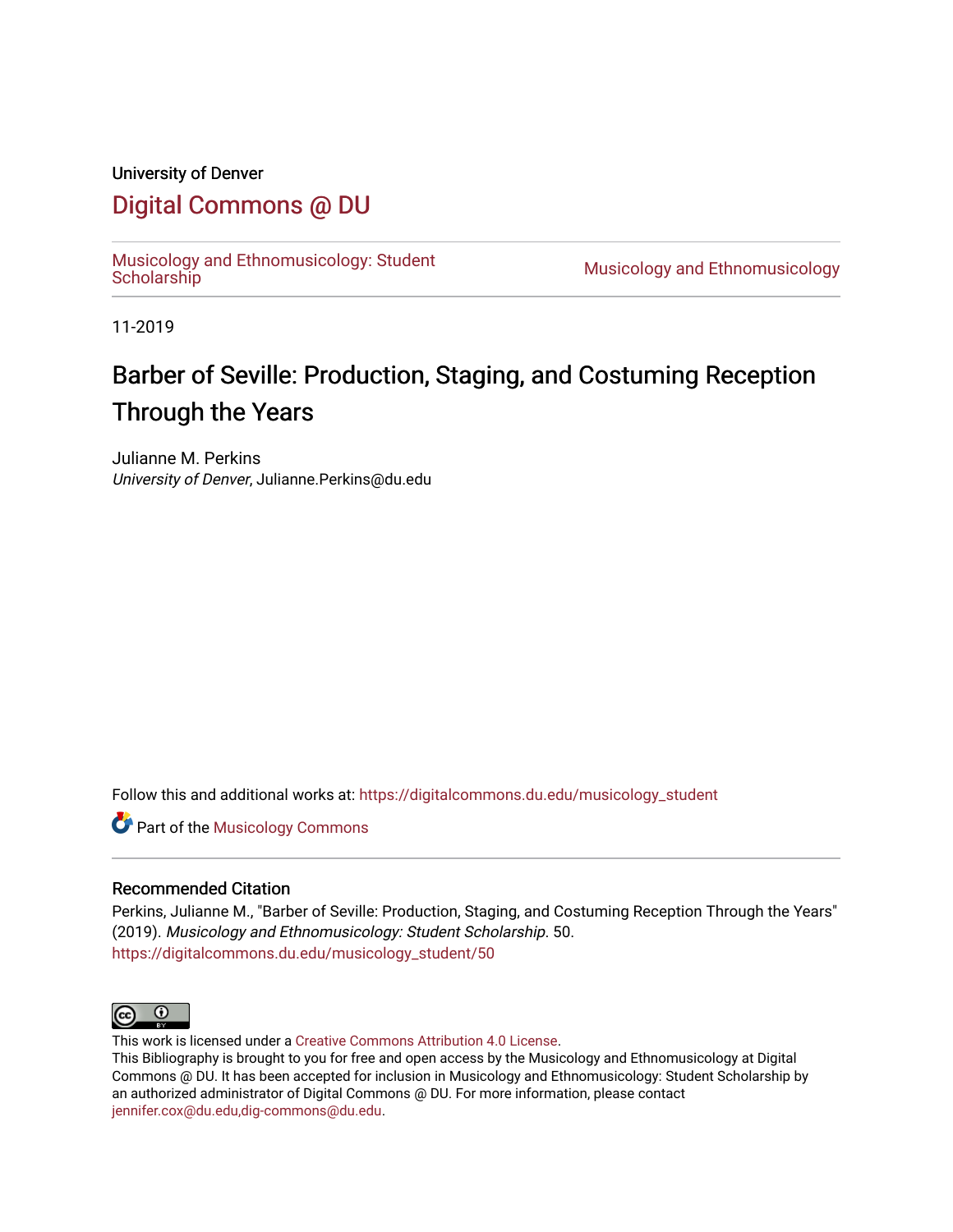Barber of Seville: Production, Staging, and Costuming Reception Through the Years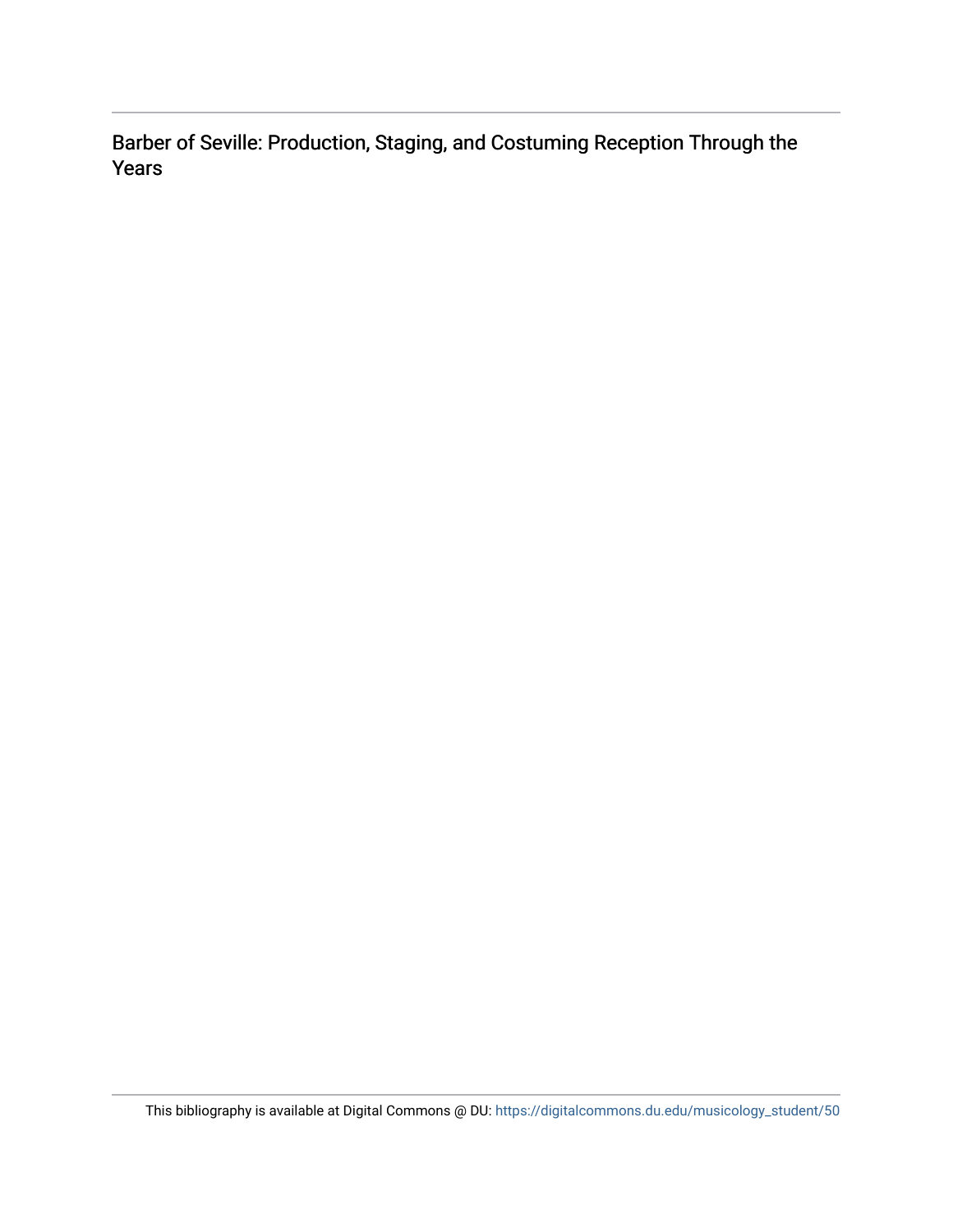## **Barber of Seville: Production, Staging, and Costuming Reception Through the Years: Annotated Bibliography:**

*The Barber of Seville.* Directed for video by Dave Heather. Glyndebourne Productions Ltd., Conducted by Sylvain Cambreling. Sung by the Glyndebourne Chorus. Played by the London Philharmonic Orchestra. 1982. 2 hrs., 34 min. DVD.

This version of *The Barber of Seville* will serve as one of the sources of more "traditional staging for the opera. I do not have a DVD player myself so I was not able to watch it yet but judging by the front of the DVD cover, the opera is performed more traditionally with its staging and costumes.

Bargreen, Melinda, "Seattle Opera offers an action-packed 'Barber of Seville,'" *The Seattle Times.* October 16, 2017. https://www.seattletimes.com.

Having been a classical music critic of The Seattle Times for 31 years, Melinda Bargreen is also a composer, professor, and book author, other than being a critic. Melinda also received her B.A. and M.A. in English for the University of Washington and her Ph.D. in English and Comparative Literature from the University of California, Irvine. She has written numerous reviews, profiles, previews and analysis of Seattle's art scene as well as numerous other experiences related to the literature of being a critic.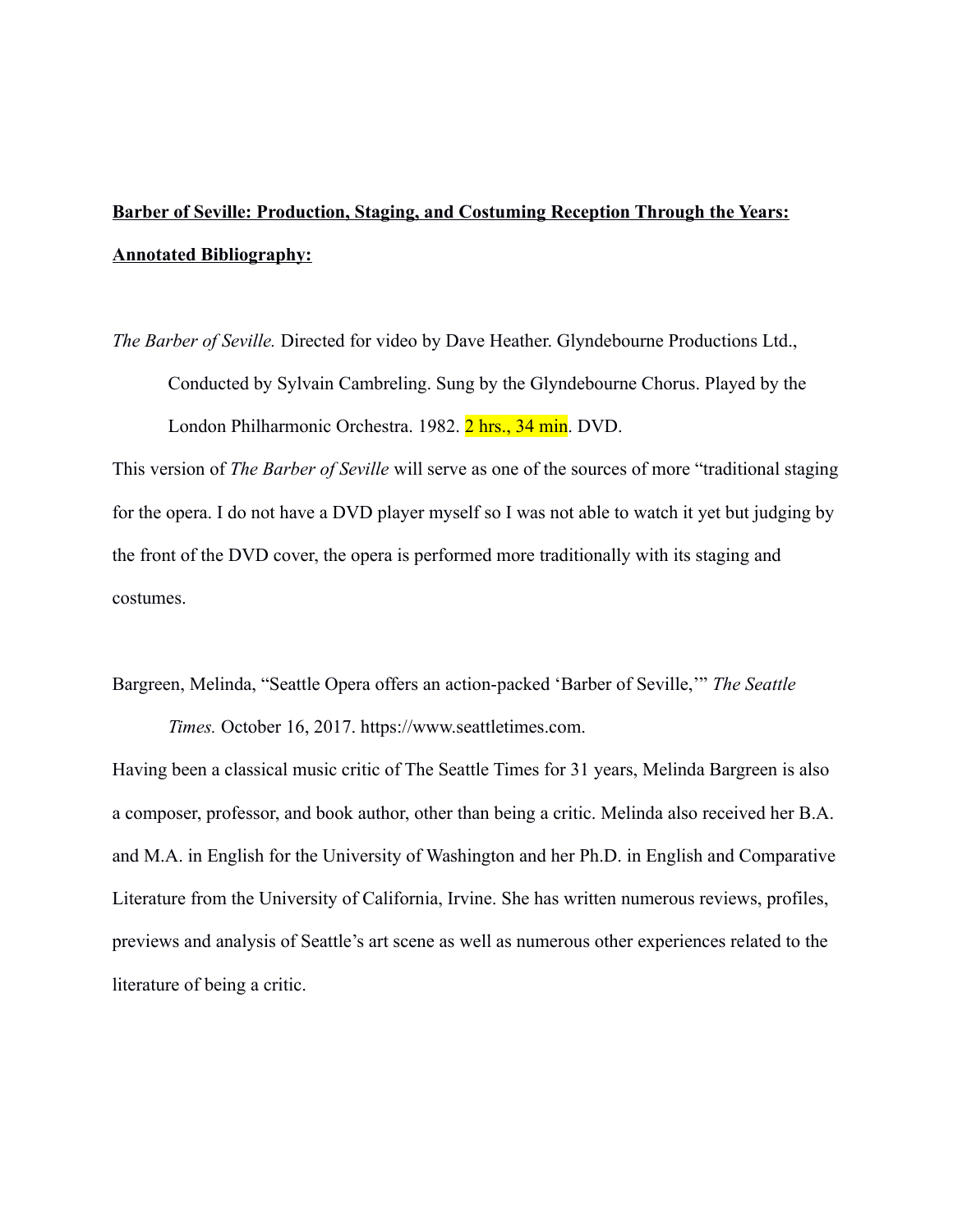Baranello, Micaela. Review of *The Crafty Art of Opera: For Those Who Make It, Love It, or Hate It* by Michael Hampe. *Notes* 74, no. 2 (2017): 267-69. https://search-proquestcom.du.idm.oclc.org.

"The difference between 'just' music and music for a purpose is not always clear in opera […] Some people think they are making music, whereas in reality they're making music for a purpose. And even critics are often unclear about it. They judge an opera on musical, aesthetic or historical criteria [...] but the critical yardstick is [...] namely the truthfulness of the music on the stage and, accordingly, its usefulness" (3). Michael Hampe had been a stage director for a production of The Barber of Seville with Los Angeles Opera in 2003 and left the production as more "traditional." In his book that is reviewed above also will be a source of its own in explaining why some directors feel the way they do about what all goes into why operas are produced the way they are.

Calloway, Earl. "Lyric's 'Barber of Seville' Is Hilarious." *Chicago Defender,* February 15, 2001. https://search-proquest-com.du.idm.oclc.org.

Earl Calloway was an opera singer who had performed in operas across the country and had attended music schools in his earlier years. He wrote for the *Chicago Defender* for nearly 50 years on fine arts in the greater Chicago area. Learning the reasons why both experienced critics, such as Calloway, and inexperienced critics, such as Callie Cooper, perceive the reasons directors choose to stage *Barber* in contrasting ways shows the human condition of relating or not connecting to performances and a little bit of why can usually be inferred from the non-bias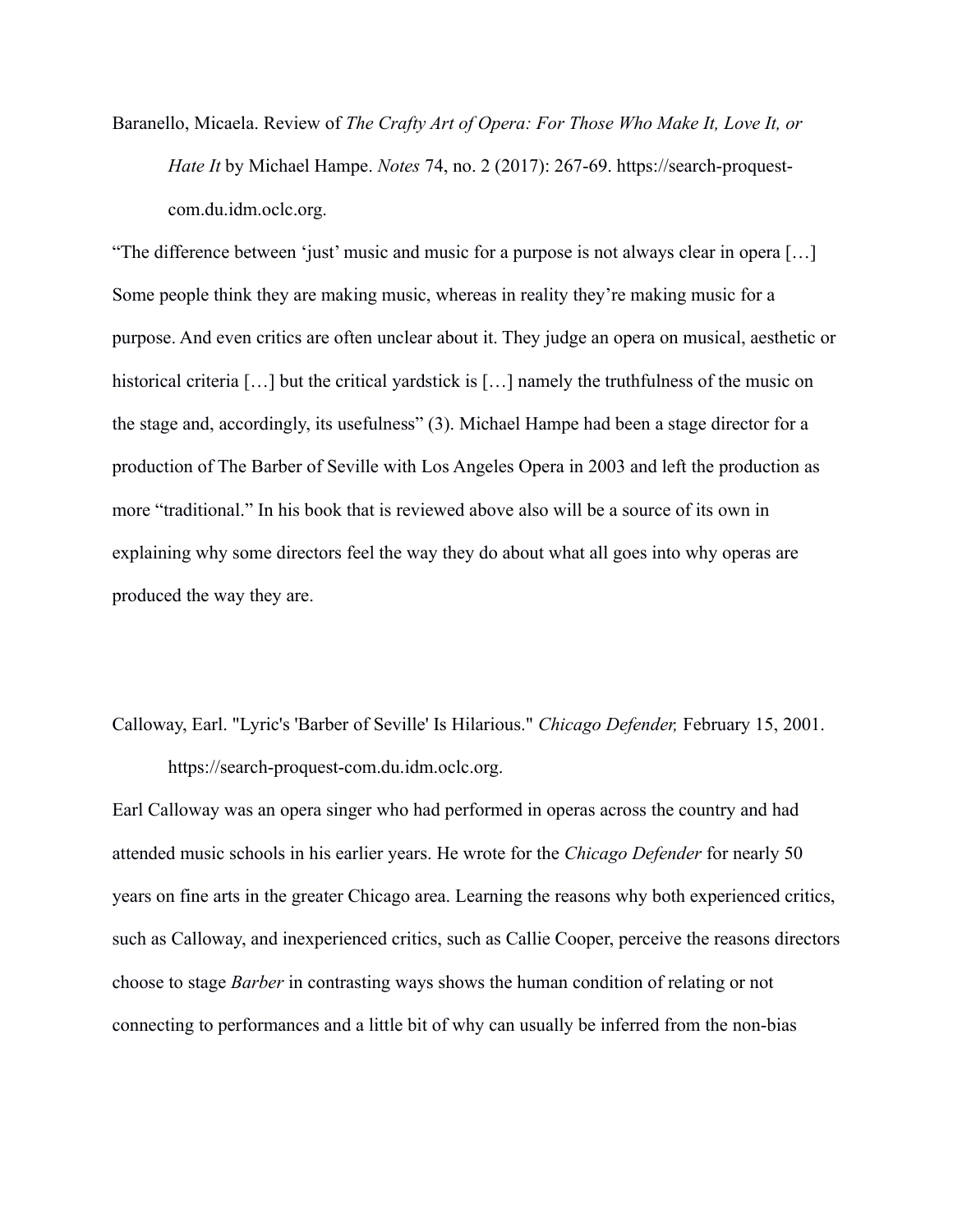critiques. Calloway's experience can speak to what perceptions he had as to why the production in his review and the reception of the show was successful.

Cancellieri, Giulia and Alex Turrini. 2016. "The Phantom of Modern Opera: How Economics and Politics Affect the Programming Strategies of Opera Houses." *International Journal of Arts Management* 18, no. 3: 25-36,89, https://search-proquest-com.du.idm.oclc.org.

"Despite the increasing number of new music compositions by living composers, opera houses are often reluctant to include modern and contemporary works in their programs" (25). Cancellieri and Turini both hold PhDs from Bocconi University in Milan, Italy. They are more on the business side of the arts but have very insightful ideas as to why the public is reticent to include more modern operas, which is sometimes a reason certain directors choose to modernize the more frequently-performed operas. "Being part of the audience and sharing the same conservative tastes, corporate and individual donors typically dislike contemporary music and opera (Fuchs, 1969)" (27). These are some of the issues I will want to uncover with more evidence over the course of writing this paper.

Cooper, Callie. "Little Room for Creativity in Font's WTO Barber," *Schmopera,* August 11, 2019. http://schmopera.com.

Callie Cooper is a reviewer on the Schmopera page, and as much as she has less experience than a journalist from a formal newspaper would, she is studying music, has received a few prestigious positions and awards, such as being an alumna of the Washington National Opera Summer Institute and the National Symphony Orchestra Young Associates, and was an inaugural member of The Kennedy Center Youth Council. She has also placed in competitions such as a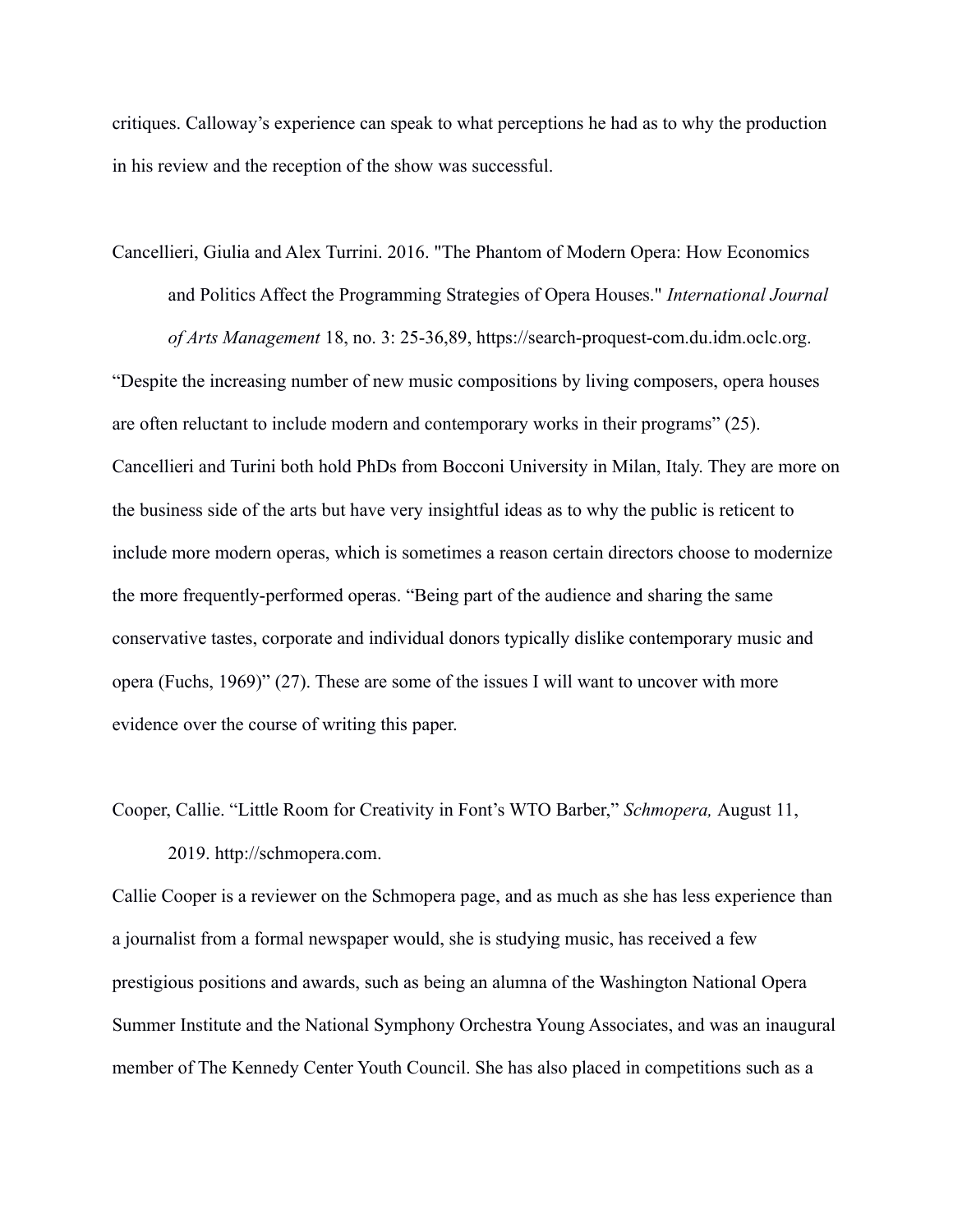Hal Leonard Vocal Competition and The Schmidt Competition for Young Singers. With all of these factors in mind, Callie most likely comprehends and appreciates what works best for performances of opera and can identify when one would not succeed with its goal as well.

#### Dadich, Scott. *Es Devlin: Stage Design.* (Radical Media and Tremolo Productions, 2017) *Abstract: The Art of Design.* https://www.netflix.com.

This episode of *Abstract* was what originally gave me the idea to do this paper, although, I admittedly wanted to cover more than just The Barber of Seville. I do still think that what Es talks about in this episode can be applied to my paper. I especially admire Es in that she uses metaphors of emotions, the democracy of the theatre, the light and absence of it. "It's not necessary for the audience to know every detail; it's actually more helpful to create an object that, for everybody has meaning" (about 35 minutes in). The challenges Es gives to the audience to feel something unconventional or different but still relative to the feelings humans have all the time is so important to keeping theatre, opera, art, and other fine arts alive.

## Garnhum, Dennis. "Dennis Garnhum Talks Modernization of Productions." Interview by Julianne Perkins, Date TBD

Dennis Garnhum had some negative reviews of one of his productions of *The Barber of Seville* that I wanted to dig deeper into, and I found another review (of which was not in my bibliography) that more praises what Garnhum did with placing the opera in the 40s. I have attempted to communicate with the theatre company he now is on staff for as Artistic Director, at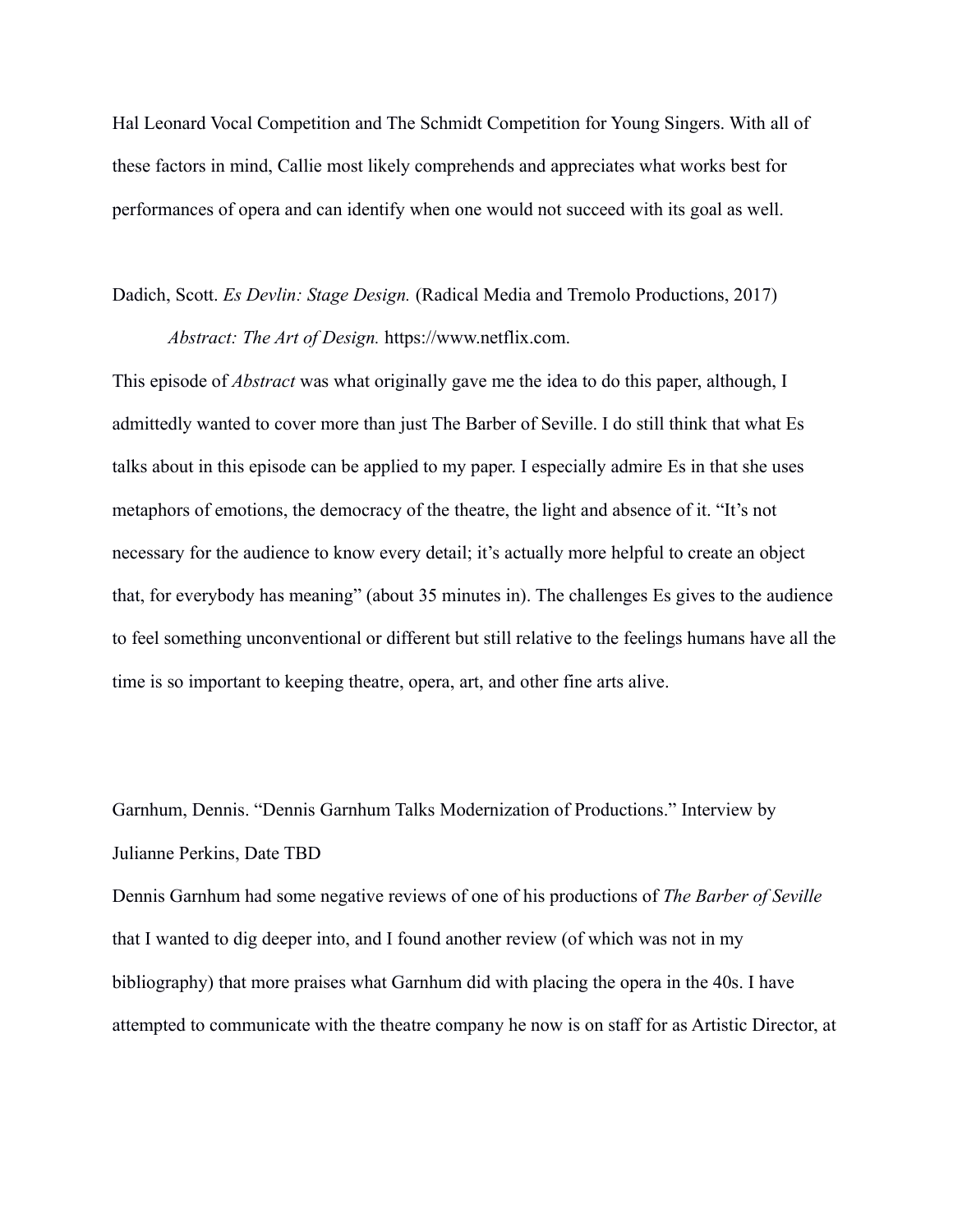the Grand Theatre in London, Canada, and hope I can ask about both the pros and cons of the decisions Garnhum has made with his staging of the opera.

Hanjian, Marcia. "The Heroine Transformed: A Comparative Study of the Barber of Seville." MA thesis, The State University of New Jersey, New Brunswick Rutgers, 1998, ProQuest Dissertations and Theses.

"The genre of comedy functions both as reflection and deflection of a nation's contemporaneous cultural events" (5). This statement made by Hanijan spreads throughout both modernized and traditional productions of any opera buffa especially. This dissertation also will help to explain a bit about the opera itself and what some of the aspects are of the opera that keep audiences enthralled.

## Ponasik, Jill Anna. "Jill Anna Ponasik Talks Modernization of Operas and Why." Interview by Julianne Perkins, Date TBD

Jill Anna Ponasik has been Artistic Director of Milwaukee Opera Theatre for close to ten years. She has created the most innovative performances of both commissioned and earlier operas. Some of these of which she has invented newer ways of performing operas include: Iolanthe, in which she had the women in sun dresses and colorful wigs and men in more modern suit dress; The Mikado, in which there were boom whackers for some parts of the show, extra percussion written by a master of many innovative forms of percussion, many silly props, more dress to 2017 with pants and sneakers and such; and Candide, with all characters wearing black shirts (roles with their characters' names on the shirts), jeans, and Kmart durable tennis shoes, as well as hamper baskets full of props used throughout the show in a classroom setting. Jill Anna is a colleague and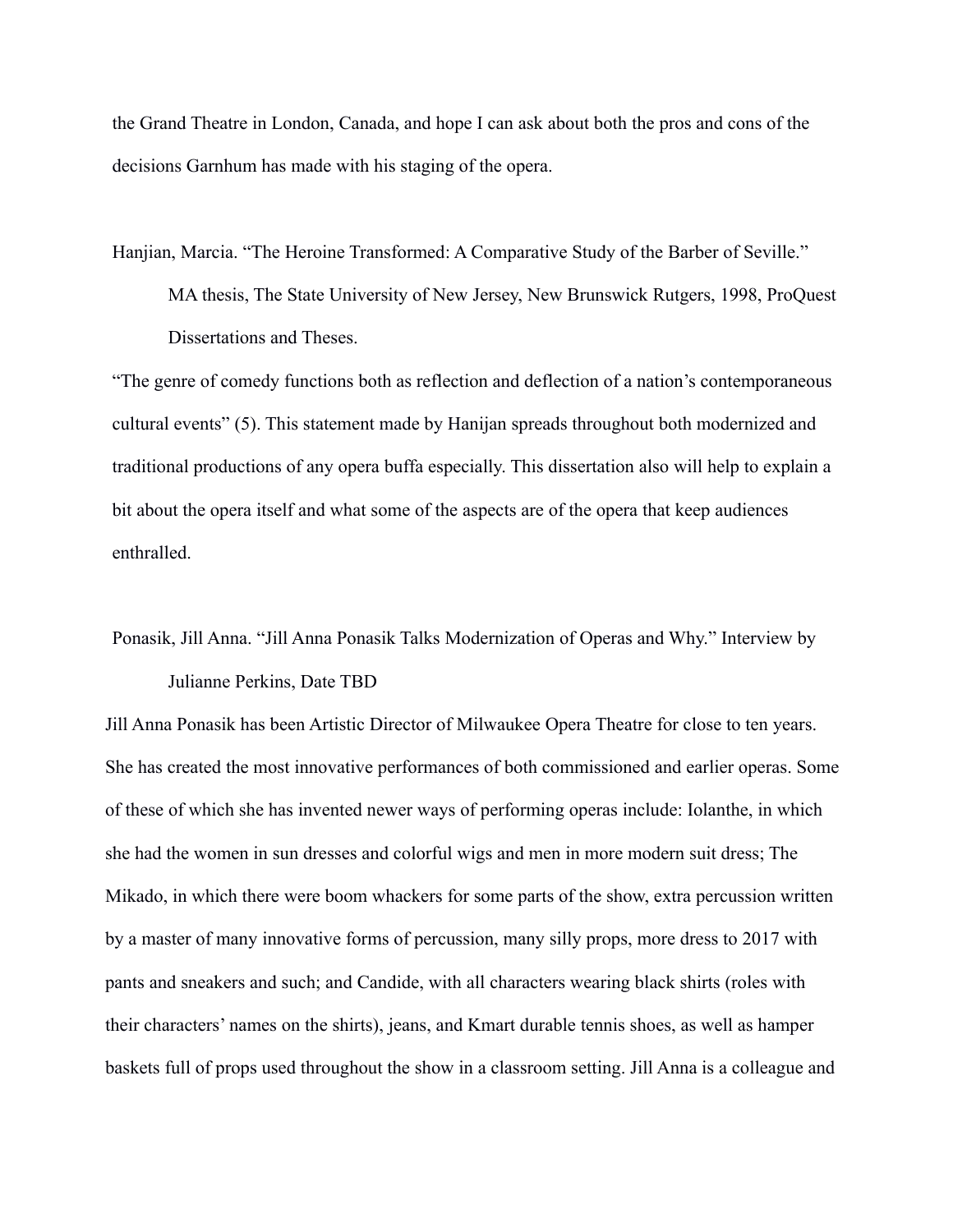friend of mine with such a mind that draws many who may not otherwise see opera to these shows because of the approaches she takes. She is a perfect person to speak with about the modernization of productions of Barber because of her experiences taking "traditional" operas and making them something still itself but another form of tangible for the audience to relate to and enjoy.

Seadia, Omer Ben. "Omer Ben Seadia Talks Modernization of Barber of Seville: Opera

Colorado." Interview by Julianne Perkins, Date TBD Omer Ben Seadia was a driving force in making Opera Colorado's gorgeous production of Barber of Seville happen as successfully as it did just a few weeks ago. Omer had few but still imprinting new ideas for an opera from before our time and I sincerely think that the interview(s) I will be having with her will prove fruitful of information regarding what she believes is important as to why "modernization" is a thing. Omer has worked on operas such as Yardbird (a newer opera), Ariadne auf Naxos, Josephine/Afterlife, Amahl and the Night Visitors, as well as other productions of both older and newer operas. She thinks about how factors within shows affect her, how they affect the audience, how they affect the performers and why and works with all of those factors to figure out how to best tell the story.

Terhune, George. "Design and Technical Direction of The Barber of Seville." MA diss.,

University of Montana, Missoula, 1966. ProQuest Dissertations Publishing. "The Most troublesome problem is the fact that one is forced to direct and design each production for two audiences" is one of the first ideas we see in George's dissertation. Although this dissertation is mostly on the play of The Barber of Seville staged, it has similar ideas to what